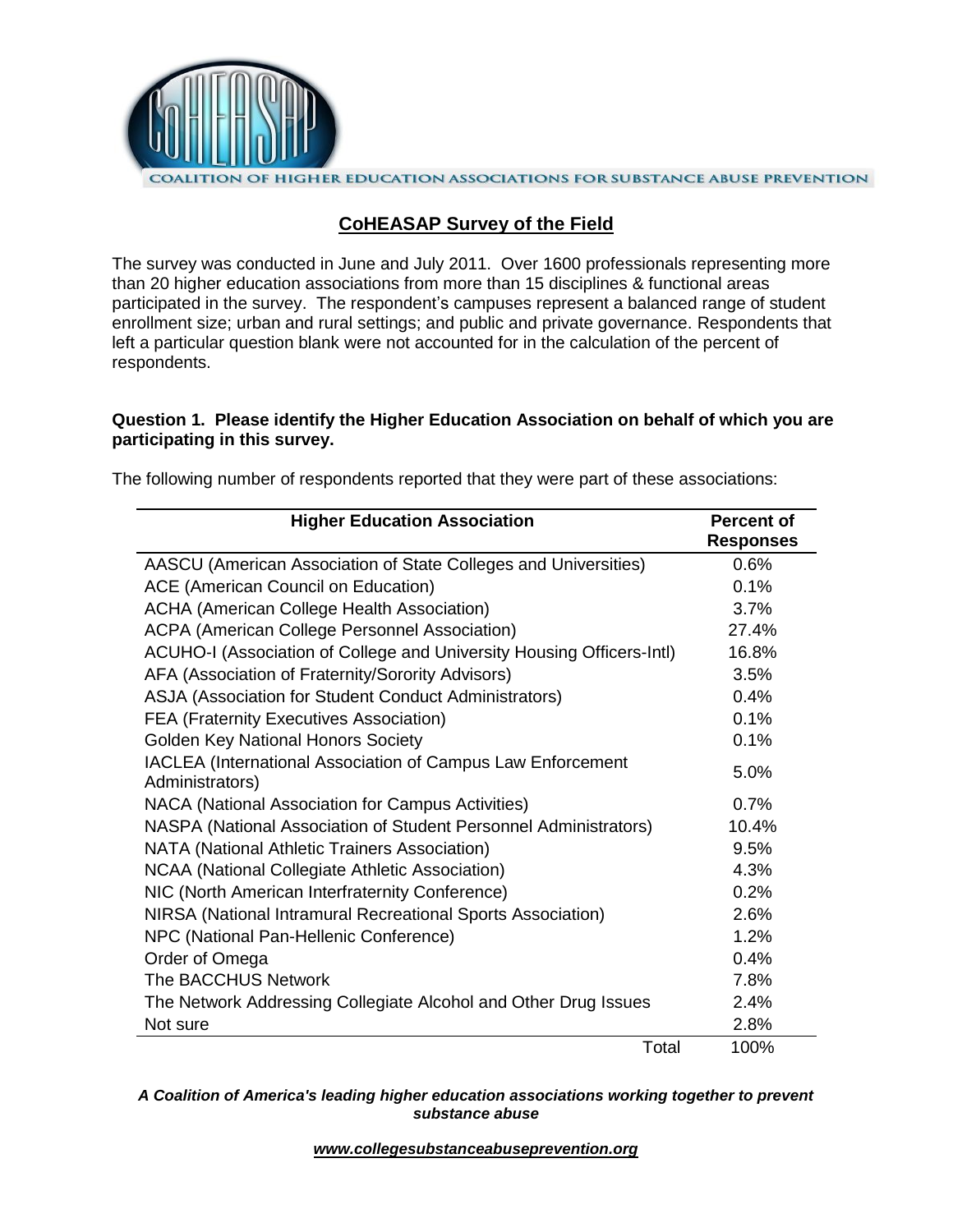

**Question 2. Please identify the demographics below that best describe the higher education institution where you are employed. If you are not at an institution please skip.**

32.1% of respondents reported a population of less than 5,000 students 24.8% of respondents reported a population of 5,000 to 12,000 students 43.1% of respondents reported a population of greater than 12,000 students

46.9% of respondents reported that they were a private institution. 52.1% of respondents reported that they were a public institution. 1.0% of respondents reported that they were a non-profit institution.

53.5% of respondents reported that they were in an urban area. 46.4% of respondents reported that they were in a rural area.

| <b>Primary Functional Area on Campus</b>                 |       | <b>Percent of</b><br><b>Responses</b> |
|----------------------------------------------------------|-------|---------------------------------------|
| Alcohol and Other Drug Prevention                        |       | 4.4%                                  |
| <b>Athletics</b>                                         |       | 10.0%                                 |
| <b>Campus Activities/Student Center</b>                  |       | 5.0%                                  |
| Campus Judicial                                          |       | 2.8%                                  |
| <b>Campus Law Enforcement</b>                            |       | 5.2%                                  |
| <b>Campus Recreation</b>                                 |       | 2.1%                                  |
| Career Services and Academic Advising                    |       | 2.8%                                  |
| <b>Counseling Center</b>                                 |       | 4.7%                                  |
| <b>Faculty or Academic Administrator</b>                 |       | 5.8%                                  |
| <b>Fraternity and Sorority Life</b>                      |       | 3.9%                                  |
| Fraternity or Sorority Headquarters Staff/Volunteer      |       | $1.4\%$                               |
| Health Center/Medical Staff                              |       | 4.2%                                  |
| <b>Peer Education Advisor</b>                            |       | 1.2%                                  |
| <b>Residential Life</b>                                  |       | 28.9%                                 |
| Senior Student Affairs Administrator or Dean of Students |       | 68%                                   |
| Wellness/Health Promotion                                |       | 5.7%                                  |
| Other                                                    |       | 5.1%                                  |
|                                                          | Total | 100%                                  |

## **Question 3. Please identify your primary functional area on campus or expertise.**

*A Coalition of America's leading higher education associations working together to prevent substance abuse*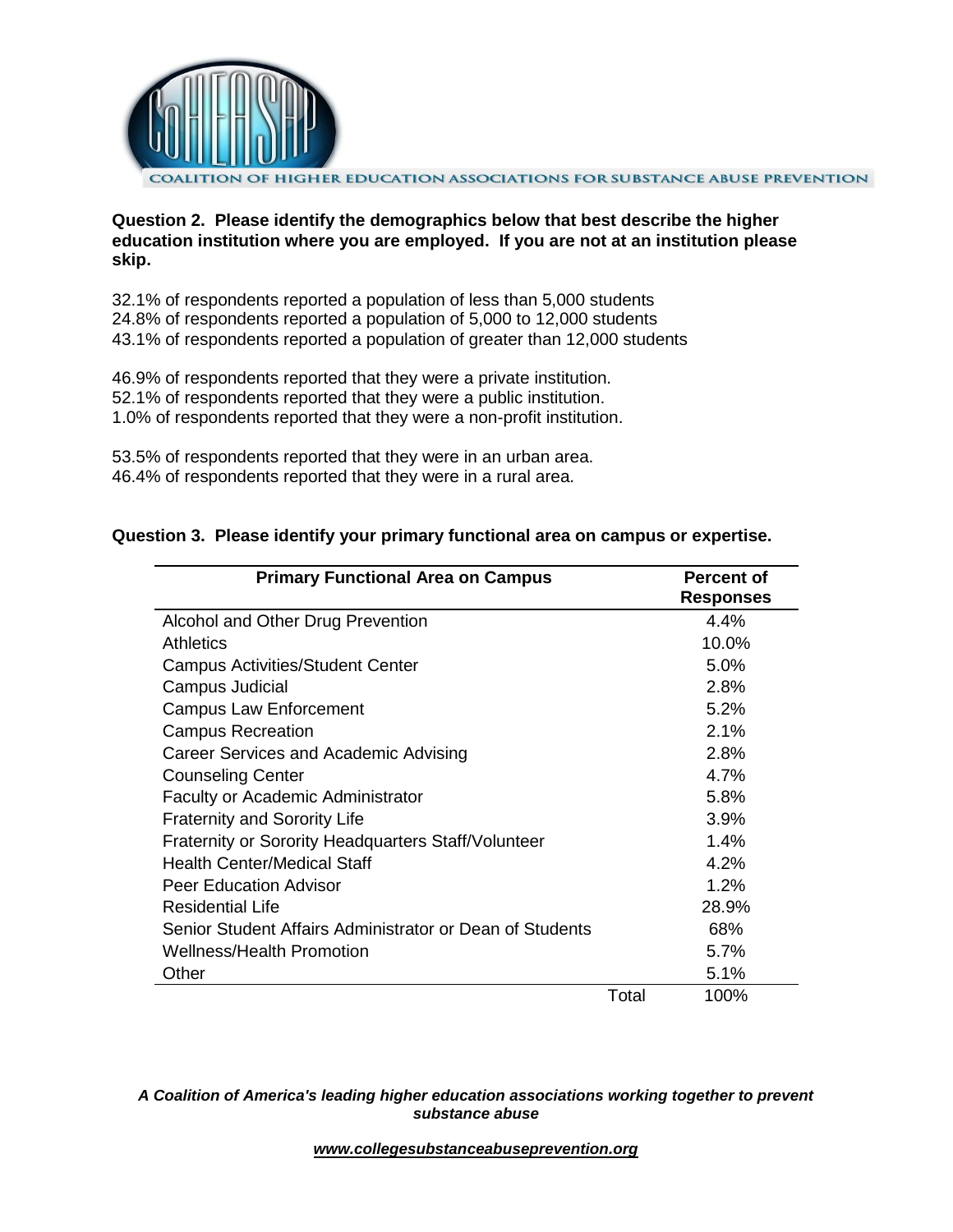

**Question 4. From the topic list below, please pick the 3 topics regarding alcohol abuse that you feel are the greatest cause of concern for your campus or organization?**

| <b>Topic Regarding Alcohol Abuse of Greatest Concern</b>        | <b>Percent of</b><br><b>Responses</b> |
|-----------------------------------------------------------------|---------------------------------------|
| Alcohol Use/Culture of High-Risk Student Groups                 | 13.8%                                 |
| Underage Drinking, Enforcement and Fake IDs                     | 13.3%                                 |
| Alcohol Poisoning and Hospitalization                           | 11.1%                                 |
| Alcohol Related Assaults on Students (Physical or Sexual)       | 10.8%                                 |
| Persistent Campus Cultural Acceptance of Alcohol Abuse          | 10.7%                                 |
| Alcohol Abuse and Mental Health Issues                          | 9.8%                                  |
| Off Campus Party Control Strategies (Town Gown)                 | 9.4%                                  |
| Mixing Alcohol and Energy Drinks                                | 5.9%                                  |
| Alcohol Impact on Retention/Graduation                          | 4.8%                                  |
| Alcohol Impaired Driving in the Campus Community                | 3.2%                                  |
| Women Students and Increased Alcohol Consumptions               | 2.8%                                  |
| Alcohol Related Injuries to Students (falls, broken bones, etc) | 2.6%                                  |
| Other                                                           | 1.6%                                  |
| Total                                                           | 100%                                  |

The three greatest cause of concern are (1) alcohol use/culture of high-risk student groups, (2) underage drinking/fake IDs, and (3) alcohol poisoning/hospitalization.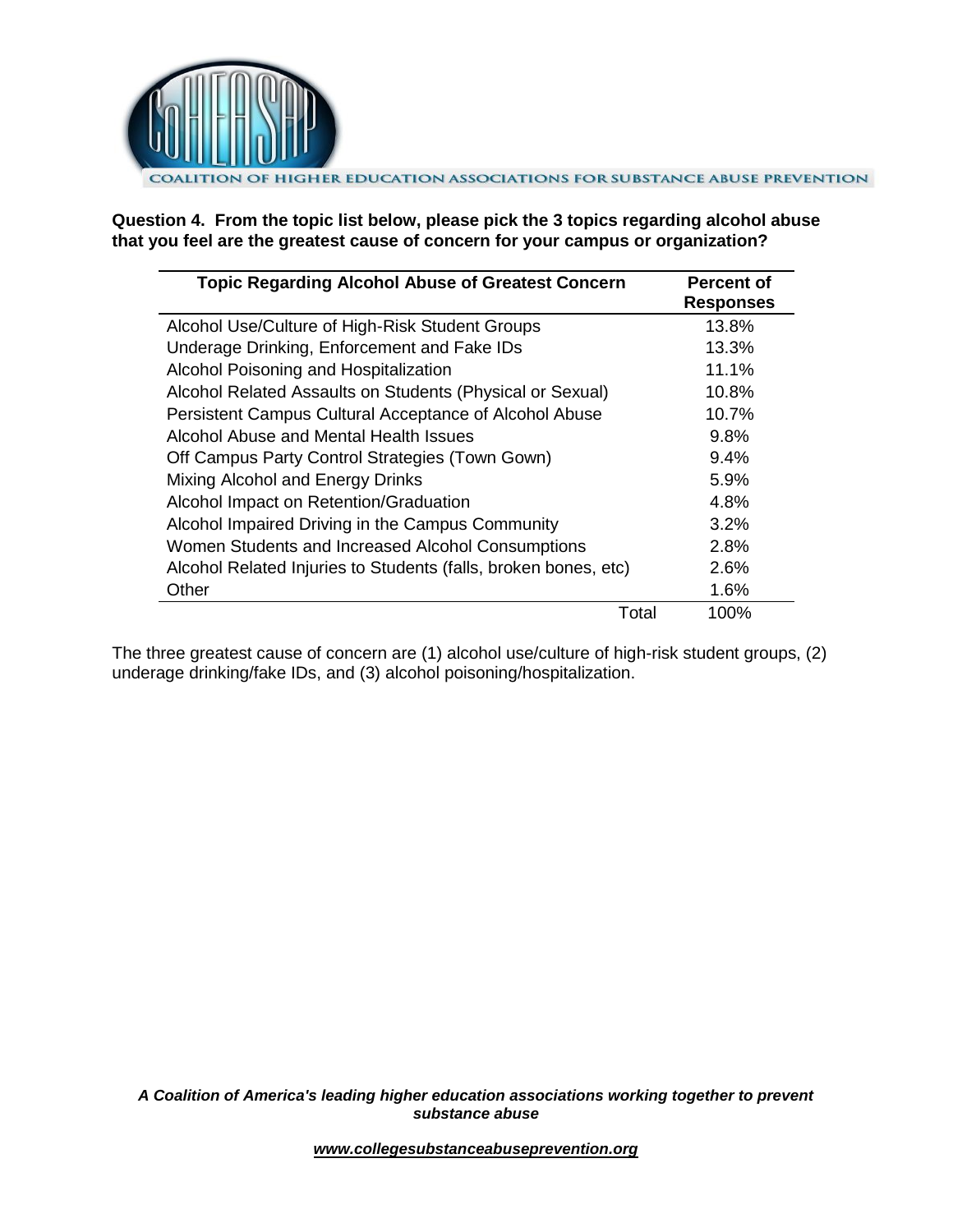

**Question 5. From the topic list below, please pick the 3 topics regarding alcohol abuse that you feel your campus or organization would most benefit from in terms of receiving additional information or greater attention by decision makers in the next year?**

| Would Most Benefit From if Receive Info or More Attention       | <b>Percent of</b><br><b>Responses</b> |
|-----------------------------------------------------------------|---------------------------------------|
| Alcohol Use/Culture of High-Risk Student Groups                 | 14.2%                                 |
| Persistent Campus Cultural Acceptance of Alcohol Abuse          | 11.8%                                 |
| Underage Drinking, Enforcement and Fake IDs                     | 11.1%                                 |
| Alcohol Abuse and Mental Health Issues                          | 10.3%                                 |
| Alcohol Related Assaults on Students (Physical or Sexual)       | 10.0%                                 |
| Off Campus Party Control Strategies (Town Gown)                 | $9.9\%$                               |
| Alcohol Poisoning and Hospitalization                           | 8.7%                                  |
| Alcohol Impact on Retention/Graduation                          | 7.9%                                  |
| Mixing Alcohol and Energy Drinks                                | 6.7%                                  |
| Women Students and Increased Alcohol Consumptions               | 3.5%                                  |
| Alcohol Impaired Driving in the Campus Community                | 2.7%                                  |
| Alcohol Related Injuries to Students (falls, broken bones, etc) | 2.2%                                  |
| Other                                                           | 1.0%                                  |
| Total                                                           | 100%                                  |

The respondents felt that they would most benefit from receiving additional information or greater attention of decision makers towards (1) alcohol use/culture of high-risk student groups, (2) persistent campus cultural acceptance of alcohol abuse, and (3) underage drinking, enforcement, and fake IDs.

*A Coalition of America's leading higher education associations working together to prevent substance abuse*

*www.collegesubstanceabuseprevention.org*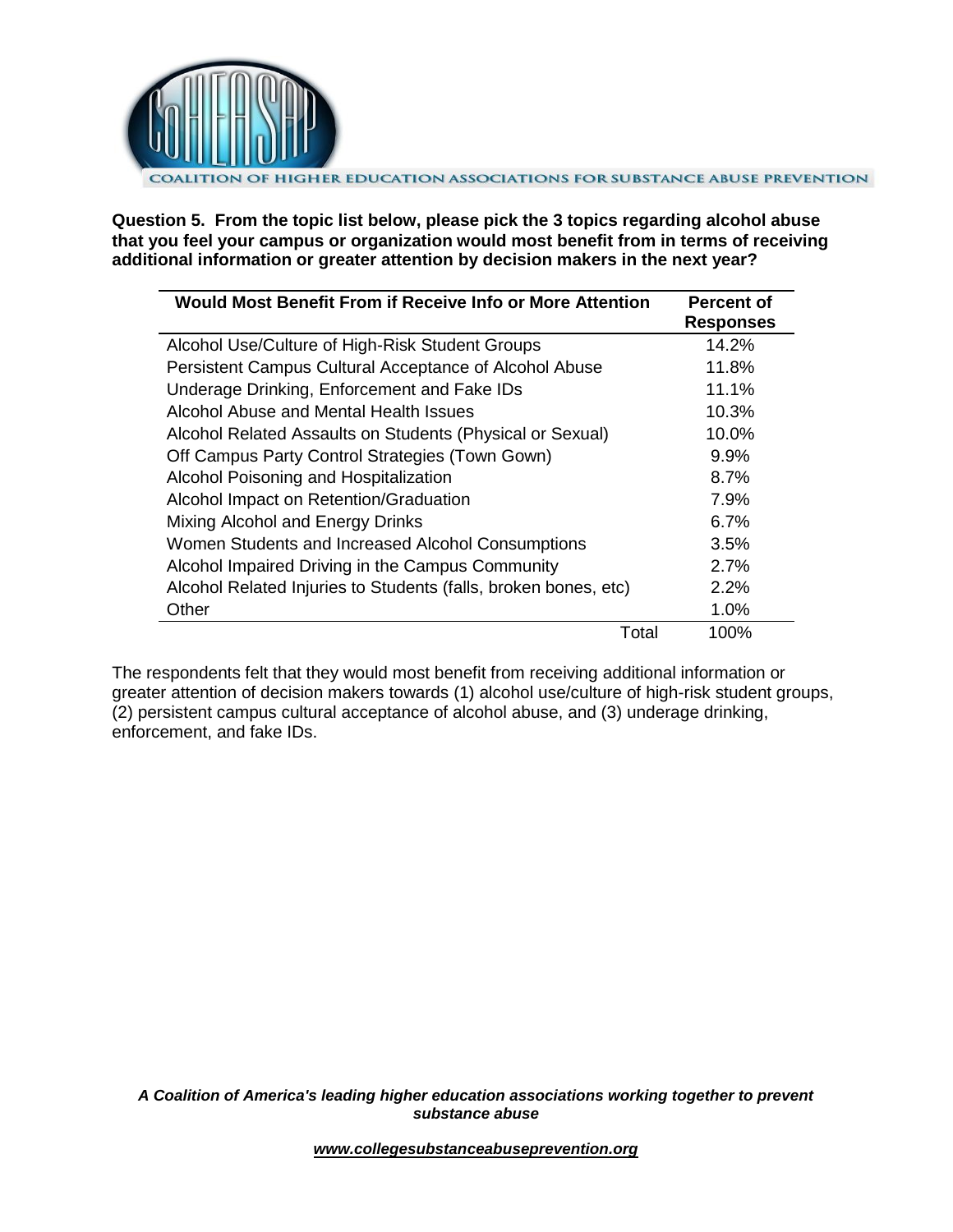

**Question 6. From the topic list below, please pick the 3 topics regarding other drug/substance issues that you feel are the greatest cause of concern for your campus or organization?**

| <b>Topics Regarding Drug/Substance Issues of Greatest Concern</b> | <b>Percent of</b><br><b>Responses</b> |
|-------------------------------------------------------------------|---------------------------------------|
| <b>Mental Health</b>                                              | 21.5%                                 |
| Broad Acceptance of Marijuana Use                                 | 19.4%                                 |
| Prescription Drug Abuse/Pharming                                  | 19.3%                                 |
| <b>Energy Drinks/Stimulants</b>                                   | 13.8%                                 |
| Tobacco Use                                                       | 8.6%                                  |
| Designer Fads/Trending Drug Use                                   | 6.6%                                  |
| Over the Counter Drugs                                            | 4.0%                                  |
| <b>Medicinal Marijuana Conflicts</b>                              | 3.2%                                  |
| Steroid/Performance Enhancing Drugs                               | 2.6%                                  |
| Other                                                             | 1.1%                                  |
| Total                                                             | 100%                                  |

The top three topics regarding other drugs/substance issues that concerned respondents are (1) mental health, (2) broad acceptance of marijuana use, and (3) prescription drug abuse/pharming.